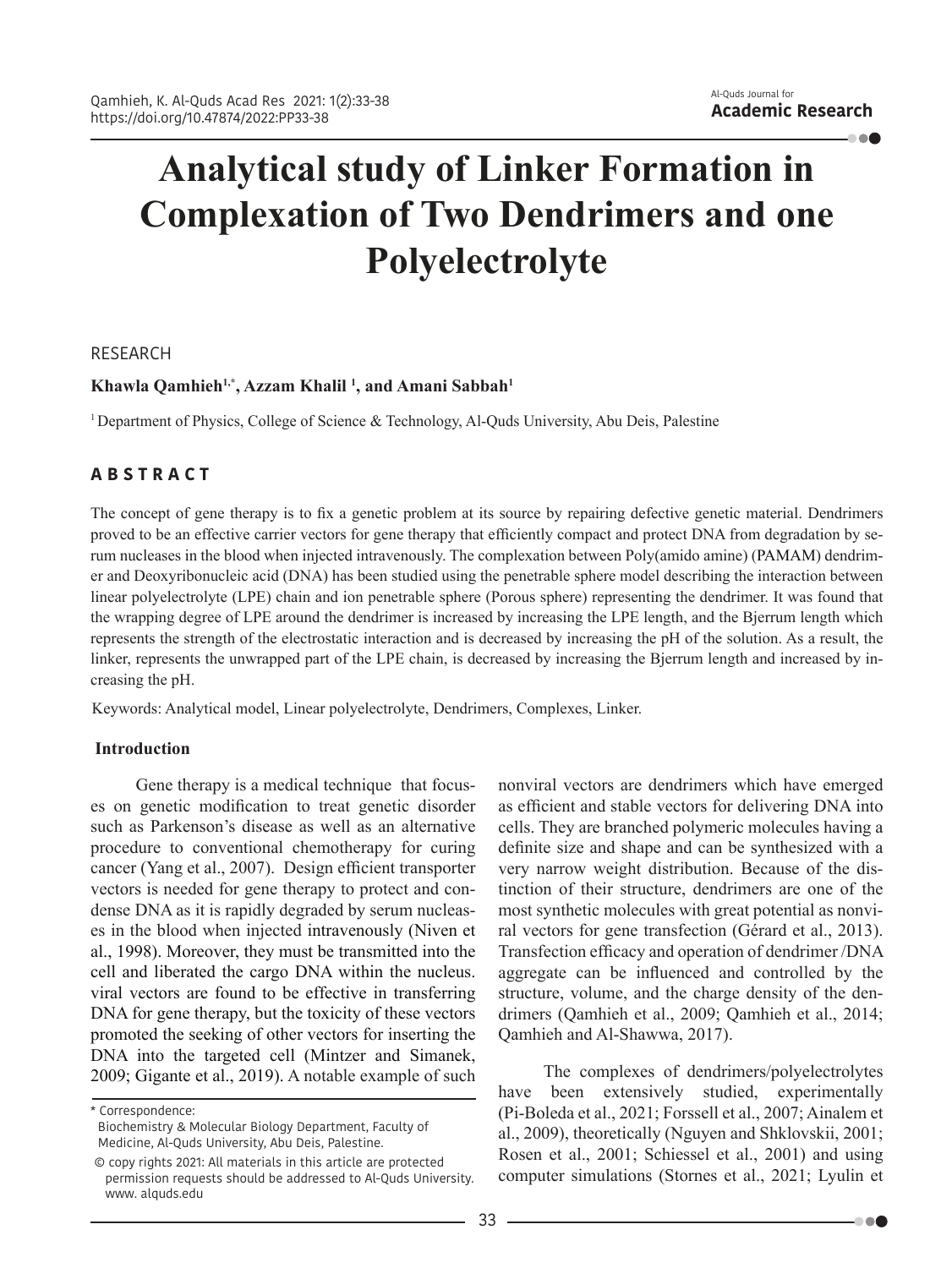al., 2005; Larina et al., 2009; Lyulin et al., 2008). Here we use the term complex to refer to the entity formed by one dendrimer and the part of a polyelectrolyte molecule that wraps around it. DNA is symbolized as a polyelectrolyte, which can compact strongly with a cationic dendrimer to form a complex. The aim of this study is to provide further insights into the formation of the dendrimer/polyelectrolyte complexes and the linker formed between them, by applying a simple analytical model.

#### *Analy*tical model

A penetrable sphere model (Khawla Qamhieh and Khaleel, 2014) was applied through our study, in which the dendrimer was considered as an ion penetrable (soft) sphere of radius *R* and charge *Ze*, and the linear polyelctrolyte as a rod of radius  $r = 1$  nm, length L, persistence length  $l_p$ , and charge density  $-e/b$ , b is the axial spacing between charges. The sphere and the LPE chain are placed in a system characterized by Bjerrum length  $l_B = e^2 / \epsilon k_B T$ , and a Debye screening length, =  $(8c<sub>s</sub> \pi I<sub>B</sub>)^{1/2}$  where  $\varepsilon$  is the dielectric constant of the solvent,  $c_s$  is the salt concentration, and  $k_B T$  is the thermal energy. If the complexation is performed in 10 mM monovalent electrolyte, then = 3 nm and  $l_B = 0.7$  nm using the dielectric constant of water at room temperature.

#### *Complexation of a LPE chain with a single sphere*

In Schiessel's model (Schiessel et al., 2001), the total free energy of a system consisting of onesphere and one chain is given by:

$$
F(l) = F_{compl}(l) + F_{chain}(L-l) + F_{compl-chain}(l) + F_{elastic}(l)
$$
\n(1)

Where *l* is the length of the part of DNA molecule wrapped around the sphere, and (*L-1*) is the length of the remaining chain. The first term is the electrostatic charging free energy of spherical complex of charge Z(*l*)*e* where the sphere is considered as a soft sphere (ion penetrable sphere):

$$
F_{compl}(l) = \frac{3}{8\pi} \frac{Z^2(l)k_B T}{(\kappa R)^2} \frac{exp(\kappa R)l_B}{R} \left[ cosh(\kappa R) - \frac{sinh(kR)}{\kappa R} \right] \frac{e^{-\kappa R}}{R}
$$
 (2)

The total charge of the complex can be given by,

$$
Z(L) = Z-L/b
$$

where the complex represents the sphere and the corresponding wrapped chain. The second term of the total entropic electrostatic free energy of the remaining chain (*L-l*) can be given by:

$$
F_{chain} (L - l) \cong \frac{k_B T}{b} \Omega(a)(L - l) (1 - \xi^{-1})
$$
\n(3)

$$
\Omega(a) \cong \ln\left(\frac{4\xi\kappa^{-1}}{a}\right) \tag{4}
$$

Where  $\Omega$  (*a*) is the entropic cost to 'confine' counterions close to the chain. and  $\zeta = L_B / b$  is so-called Manning parameter. The third term is the resulting free energy between the complexes (as soft sphere) and the unwrapped segment of the LPE chain and can be given as:

$$
\frac{U_{compl-chain}(l)}{k_B T} \cong \frac{3Z(l)l_B}{4\pi(\kappa R)^2} \left[ \cosh(R) - \frac{\sinh(\kappa R)}{\kappa R} \right]
$$

$$
\times \left[ \ln(r) - \sum_{n=0}^{\infty} \frac{(-1)^n}{(n+1)!(n+1)} (\kappa r)^{n+1} \right] \Big|_{R}^{l-Nl} \tag{5}
$$

The final term in Eq. (2.1),  $F_{elastic}$  (*l*), is the elastic free energy required to bend *l* of the chain of radius of curvature around sphere of radius *R*, is the same as the one used in Scheissel's model:

$$
F_{elastic}(l) \cong \frac{k_B T l_p}{2R^2} l \tag{6}
$$

*Free energy calculation for a complexation between a LPE chain and multiple dendrimers*

The total free energy for a system consisting of one LPE chain and N number of spheres is given by

$$
F(N,l) = NF(l) + F_{int}(N,l)
$$
\n(7)

Where  $F_{int}$  is the repulsive electrostatic interaction between *N* ion-penetrable spheres that decorating the polymer chain., and can be obtained by summing over the electrostatic repulsion between all complexes within one chain, it is given as:

$$
F_{int}(N, l) = \frac{9Z^2(l)k_B T l_B}{8\pi(\kappa R)^4} \left[ \cosh(\kappa R - \frac{\sinh(\kappa R)}{\kappa R}) \right]^2
$$

$$
\times \sum_{i=1}^{N-1} \left[ \frac{N-i}{i} \right] \frac{e^{-\kappa D(N, l)}}{D(N, l)} \tag{8}
$$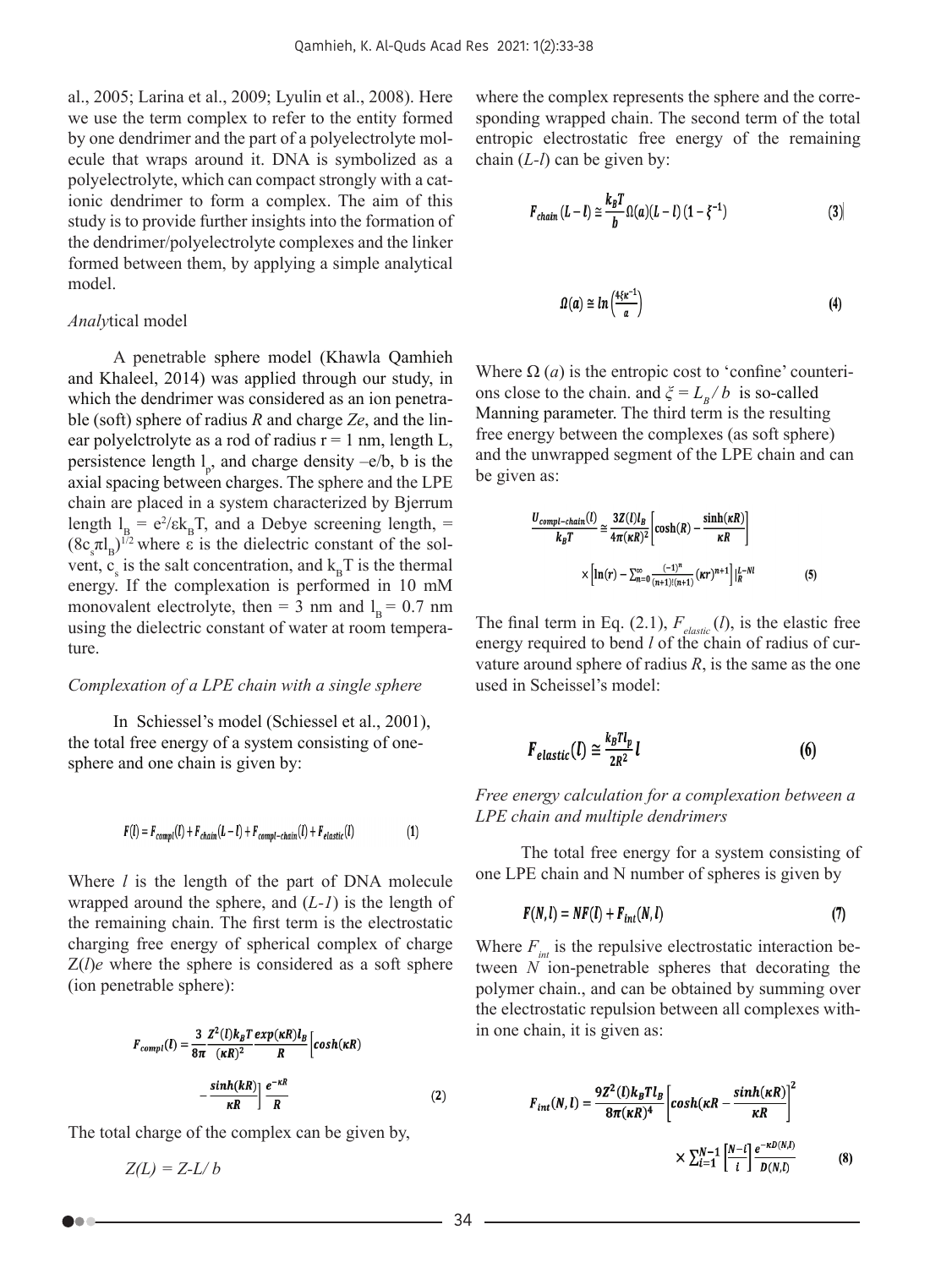Where  $D(N,l) = (L-Nl+2NR)/N$  is the center-to-center distance between two neighboring complexes. The total free energy of the system can be written as:

$$
\frac{F(N, l)}{k_B T} = \left\{ \frac{3}{4\pi} \frac{NZ(l)l_B A}{(\kappa R)^2} \left[ \frac{Z(l)e^{-\kappa R}}{2R} + \frac{1}{b} \int_R^{l-Ml} \frac{e^{-\kappa r}}{r} dr + \frac{3Z(l)A}{2(\kappa R)^2} \sum_{i=1}^{N-1} X_i \left( \frac{N-i}{t} \right) \frac{e^{-\kappa D(N, l)}}{D(N, l)} \right] + \frac{1}{b} \Omega(a)(1 - \xi^{-1})(L - Nl) + \frac{Nl_p}{2R^2} l \right\}
$$
(9)

## **Results and discussions**

In order to estimate the optimal wrapping length  $(l_{opt})$  of the LPE chain around the dendrimer, Eq. (9) can be solved, by taking the first derivative of the free energy with respect to the wrapping length *l* and equal it to zero. All the systems in our study are at room temperature. Dendrimers can be thought of as soft and highly flexible sphere (Rosenfeldt et al., 2002; Likos et al.,2002). This means that the size of a dendrimer gets smaller when LPE chain wraps around it due to electrostatic interactions. For example, the complexation of semiflexible DNA that has a 50 nm persistence length  $l_{\rm p}$  and a length  $L$  = 680 nm (2000 bp), with two G4 ethylenediamine cored dendrimers and two ammonia cord G4 dendrimers have been studied in aqueous solution containing 10 mM 1:1 salt by applying the penetrable sphere model, DNA is modeled as a semiflexible rod of radius  $r = 1.0$  nm, the axial spacing between adjacent charges of DNA is  $b = 0.17$  nm, and the persistence length  $l_p$  is 50 nm. The results for the interaction between the DNA and two G4 ethylenediamine cored dendrimers are shown in table 1 as the radius of the dendrimer is decreased, the charge of the dendrimer  $Z_{\text{dend}}$  = 64, and the isoelectric length  $L_{\text{iso}}$  = 10.88. While Table 2 shows the results for the interaction between a

similar DNA and two G4 ammonia cored dendrimers of  $Z_{\text{dend}}$  = 48, and  $L_{\text{iso}}$  = 8.16. Figure 1a and Figure 1b show the results for  $\int_{\text{opt}}^{\text{iso}}$ , of the same systems, and number of turns around the dendrimer  $l_{opt}$  /  $2\pi R$ , as a function of the radius of ethylenediamine cored dendrimer, and ammonia cord dendrimer respectively. Our results suggests that the optimal DNA wrapping length,  $l_{opt}$ , decreases with the dendrimer radius. The difference between the optimal wrapped DNA length and the length needed to neutralize the dendrimer charges  $Dif = l_{opt}$  *l*<sub>iso</sub> decreases when the radius of the dendrimer decreases. The effective charge of the complex  $Z^*$  is negative for all values of the radius, that is, charge inversion is achieved for all considered dendrimer radii, means that the degree of dendrimer penetration does not affect the charge reversal. The *Z\*/Z* ratio is, in general, small, i.e., the electrostatic repulsion between complexes is low.  $l_{opt}$  and  $Z^*$  are larger for the complexes of ammonia cord dendrimers than ethylenediamine cored dendrimers. Number of turns around the dendrimers is increased as the radius is decreased. The linker  $D' =$ (D(*N,l)*-2R) nm between the two complexes, at specific radius, is longer with ethylenediamine cord dendrimers than it with ammonia cord dendrimers, and is increased by decreasing the radius of the dendrimer, where  $D(N,l)$  is the center-to-center dendrimer spacing.

# *Effect of LPE chain length (L)*

The total length of LPE chain is divided into two parts, the optimal wrapping length around the dendrimer, and the linker defined as the unwrapped part of the chain. Figure 2 shows the effect of LPE chain length on  $l_{opt}$  of the chain in complexes of G3 ethylenediamine cored dendrimers when two dendrimers are compacted with one flexible LPE chain of persistence length 3.0 nm, spacer of 0.7 nm, and a Debye screening length of

-00

Table 1. Results for the compaction of two G4 ethylenediamine cored dendrimers and one DNA chain. R is the radius of the sphere where x defines the fraction of the noncompacted sphere of radius  $R = xR_0$ .

| $x(R=xR_0)$ | $l_{opt}(nm)$ | Diff | $Z^*$<br>complex | $Z^*/Z$ | D(N,l) | $D' = D N, l$ )-2R | $(D'+Dif)N/L$ | $I_{opt}/2\pi R$ |
|-------------|---------------|------|------------------|---------|--------|--------------------|---------------|------------------|
|             |               | (nm) |                  |         | (nm)   | (nm)               |               |                  |
| 1.0         | 16.4          | 5.52 | $-32.47$         | $-0.51$ | 7.53   | 3.03               | 0.44          | 1.16             |
| 0.9         | 16.2          | 5.32 | $-31.29$         | $-0.49$ | 7.29   | 3.23               | 0.44          | 1.27             |
| 0.8         | 15.8          | 4.92 | $-28.94$         | $-0.45$ | 7.23   | 3.63               | 0.44          | 1.40             |
| 0.7         | 15.5          | 4.62 | $-27.18$         | $-0.42$ | 7.09   | 3.93               | 0.44          | 1.56             |
| 0.6         | 15.1          | 4.22 | $-24.82$         | $-0.39$ | 7.03   | 4.33               | 0.44          | 1.78             |
| 0.5         | 14.6          | 3.72 | $-21.88$         | $-0.34$ | 7.09   | 4.83               | 0.44          | 2.06             |
| 0.4         | 13.5          | 2.62 | $-15.41$         | $-0.24$ | 7.37   | 5.93               | 0.44          | 2.39             |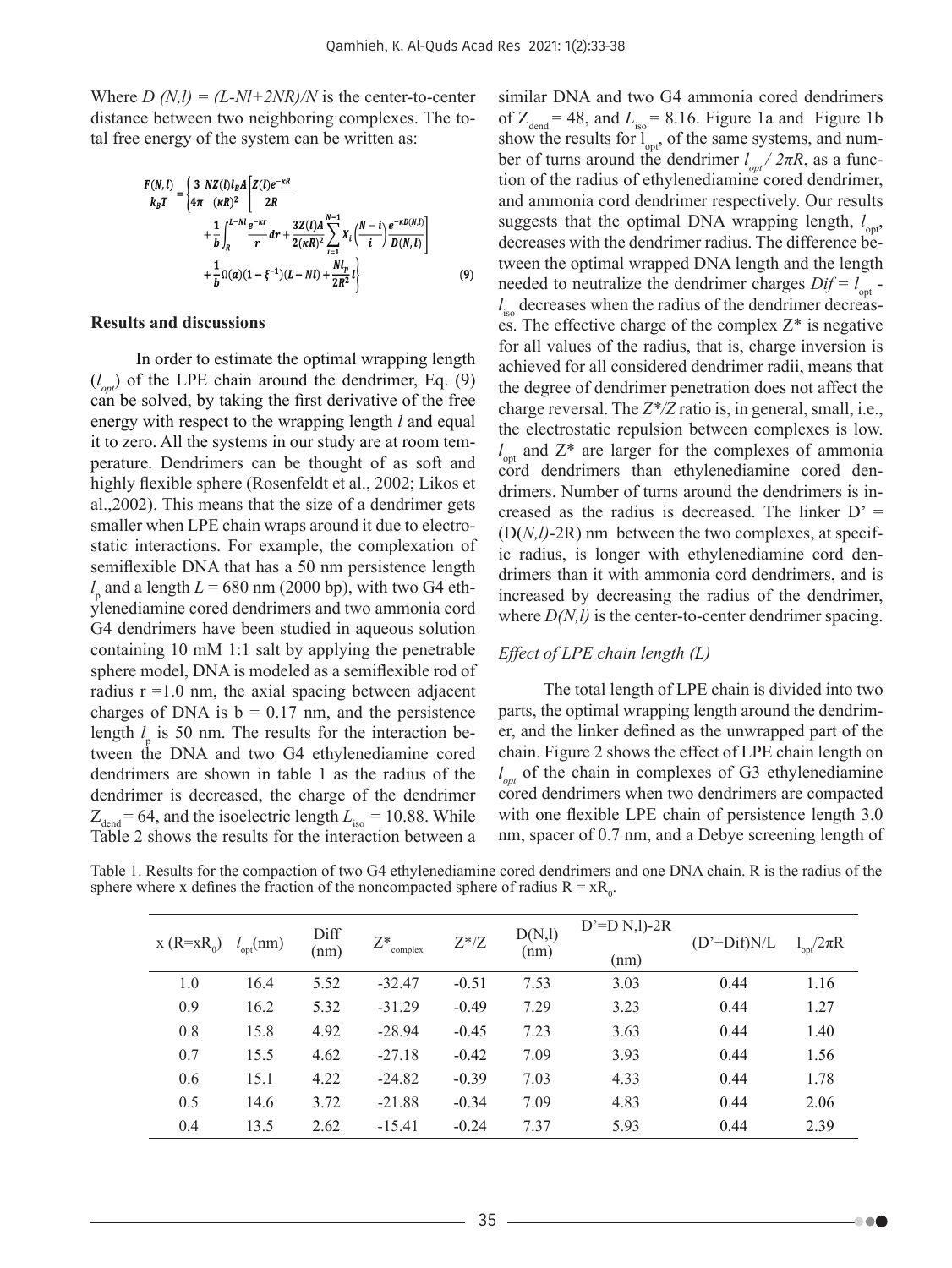Table 2. Results for the compaction of two G4 ethylenediamine cored dendrimers and one DNA chain. R is the radius of the sphere where x defines the fraction of the noncompacted sphere of radius  $R = xR_0$ .

| $X(R=xR_0)$ | $l_{\text{opt}}(nm)$ | Diff<br>(nm) | 7*<br>complex | $Z^*/Z$ | D(N,l)<br>(nm) | $D'=D(N,l)-2R$<br>(nm) | $(D'+Dif)N/L$ | $l_{opt}/2\pi R$ |
|-------------|----------------------|--------------|---------------|---------|----------------|------------------------|---------------|------------------|
| 1.0         | 17.4                 | 9.24         | $-54.35$      | $-1.13$ | 10.03          | 2.03                   | 0.58          | 0.69             |
| 0.9         | 17.1                 | 8.94         | $-52.59$      | $-1.10$ | 9.53           | 2.33                   | 0.58          | 0.76             |
| 0.8         | 16.7                 | 8.54         | $-50.24$      | $-1.05$ | 9.13           | 2.73                   | 0.58          | 0.83             |
| 0.7         | 16.2                 | 8.04         | $-47.29$      | $-0.99$ | 8.83           | 3.23                   | 0.58          | 0.92             |
| 0.6         | 15.7                 | 7.54         | $-44.35$      | $-0.92$ | 8.53           | 3.73                   | 0.58          | 1.04             |
| 0.5         | 15.2                 | 7.04         | $-41.41$      | $-0.86$ | 8.23           | 4.23                   | 0.58          | 1.21             |
| 0.4         | 14.5                 | 6.34         | $-37.29$      | $-0.78$ | 8.13           | 4.93                   | 0.58          | 1.44             |



Figure 1.  $l_{\text{opt}}$  and number of turns around (a) dendrimer with ethylenediamine core, (b) dendrimer with ammonia core. Effect of different factors on the complexation have been studied, such as LPE chain length (L), Bjerrum length  $(l_B)$ , and pH.



Figure 2.  $l_{opt}$  of LPE chain and the linker as a function of chain length.

100 nm. It is clear from the figure that as the length of the chain is increased the optimal wrapping length is increased linearly up to 40 nm chain length, then the change in the  $l_{\text{opt}}$  is decreased and starts to be almost constant for chain length greater than 40 nm. While the linker is increased linearly as the chain length is increased. The result agrees with what Larin et al. concluded in their simulation study. (Larin et al., 2010).

# *Effect of Bjerrum length*

Figure 3 shows the optimal wrapping length and the linker formed between two ethylenediamine cored dendrimer 2G3 and oppositely charged flexible LPE as a function of Bjerrum length  $(l_p/b)$ . The LPE chain has a persistence length of 3.0 nm, a bases spacer of 0.7 nm and 80 nm contour length, the dendrimer is considered as a penetrable sphere with radius  $R = 3.2$  nm. When  $l<sub>B</sub>$ is small the  $l_{opt}$  is small and the linker is large, but a small variation in  $l<sub>B</sub>$  increases the  $l<sub>opt</sub>$  very rabidly to reach a constant value at  $l<sub>B</sub>$  b, and the linker decreases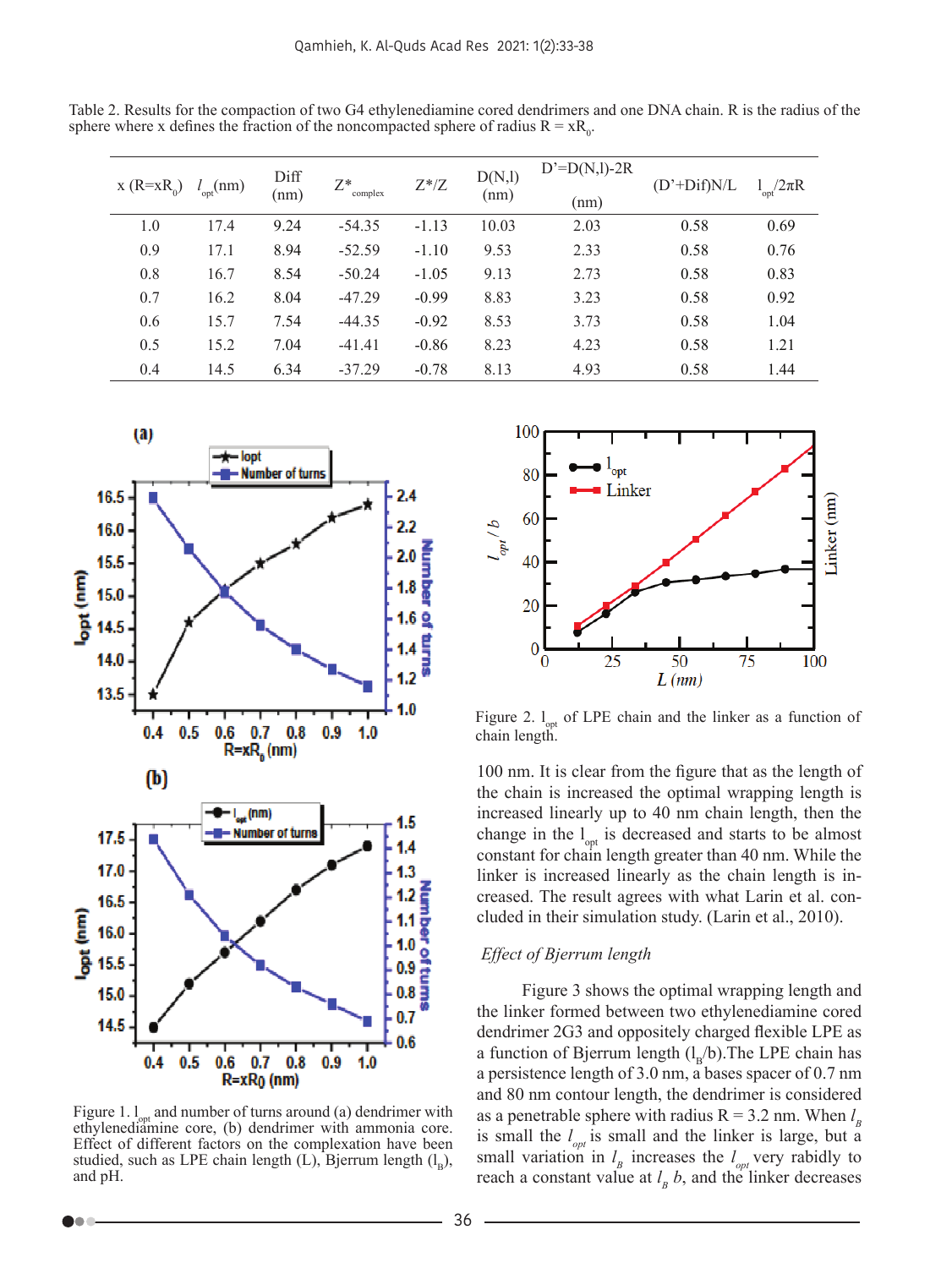significantly to reach a constant value at the same  $l_{\rm B}$ , the positive charge of the complexes is reduced, as a result the repulsive electrostatic interaction between complexes is decreased.



Figure 3: Linker formed between 2G3 complexes with LPE as a function of  $L_p/b$ .

# *Effect of pH*

Figure 4 shows the effect of pH on linker formation between complexes when two G6 ethylenediamine cored dendrimers interact with a semiflexible DNA chain with 50 nm persistence length, 0.17 nm bases spacer, and a contour length  $L = 184$  nm (541bps), the dendrimer is considered as a penetrable sphere with radius R = 3.5 nm. As pH increases  $l_{\text{opt}}$  decreases and the linker between the complexes increases. This can be explained by the reduction of attractive force between the negative DNA and the dendrimers, as the positive charge of the dendrimers decreases due to increasing the pH.



Figure 4. Linker formed between two G6 dendrimers and DNA as a function of pH.

#### **Conclusions**

The penetrable sphere model used in our study proved to be suitable to investigate the complexation between dendrimers as penetrable spheres, and the DNA modeled as Linear polyelectrolyte chain. We estimated the wrapping degree of the LPE chain around the dendrimer, and the linker formed between the complexes, which are found to be strongly affected by the medium environment as the Bjerum length, and the pH. Our results agree with the previous computer simulations (Lyulin et al., 2005; Larin et al., 2010); and theoretical studies (Netz & Joanny, 1999; Nguyen & Shklovskii, 2001; Boroudjerdi et al., 2011)

#### **Competing interest**

The author (s) declare (s) that they have no competing interests.

#### **References**

Ainalem, M.-L., Carnerup, A. M., Janiak, J., Alfredsson, V., Nylander, T., & Schillén, K. (2009). Condensing DNA with poly (amido amine) dendrimers of different generations: means of controlling aggregate morphology. Soft Matter, 5:2310–2320.

Boroudjerdi, H., Naji, A., & Netz, R. R. (2011). Salt-modulated structure of polyelectrolyte-macroion complex fibers. The European Physical Journal E, 34: 1–18.

Forssell, J., Öberg, Å., Henriksson, M. L., Stenling, R., Jung, A., & Palmqvist, R. (2007). High macrophage infiltration along the tumor front correlates with improved survival in colon cancer. Clinical Cancer Research, 13: 1472–1479.

Gérard, H. C., Mishra, M. K., Mao, G., Wang, S., Hali, M., Whittum-Hudson, J. A., Kannan, R. M., & Hudson, A. P. (2013). Dendrimer-enabled DNA delivery and transformation of Chlamydia pneumoniae. Nanomedicine: Nanotechnology, Biology and Medicine, 9:996–1008.

Gigante, A., Li, M., Junghänel, S., Hirschhäuser, C., Knauer, S., & Schmuck, C. (2019). Non-viral transfection vectors: are hybrid materials the way forward? Medchemcomm, 10:1692–1718.

Larin, S. V, Darinskii, A. A., Lyulin, A. V, & Lyulin, S. V. (2010). Linker formation in an overcharged complex of two dendrimers and linear polyelectrolyte. The Journal of Physical Chemistry B, 114: 2910–2919.

Larina, I. V, Ivers, S., Syed, S., Dickinson, M. E., & Larin, K. V. (2009). Hemodynamic measurements from individual blood cells in early mammalian embryos with Doppler swept source OCT. Optics Letters, 34: 986–988.

Lyulin, A. V, Vorselaars, B., Mazo, M. A., Balabaev, N. K., & Michels, M. A. J. (2005). Strain softening and hardening of amorphous polymers: Atomistic simulation of bulk mechanics and local dynamics. EPL (Europhysics Letters), 71:618.

. . .